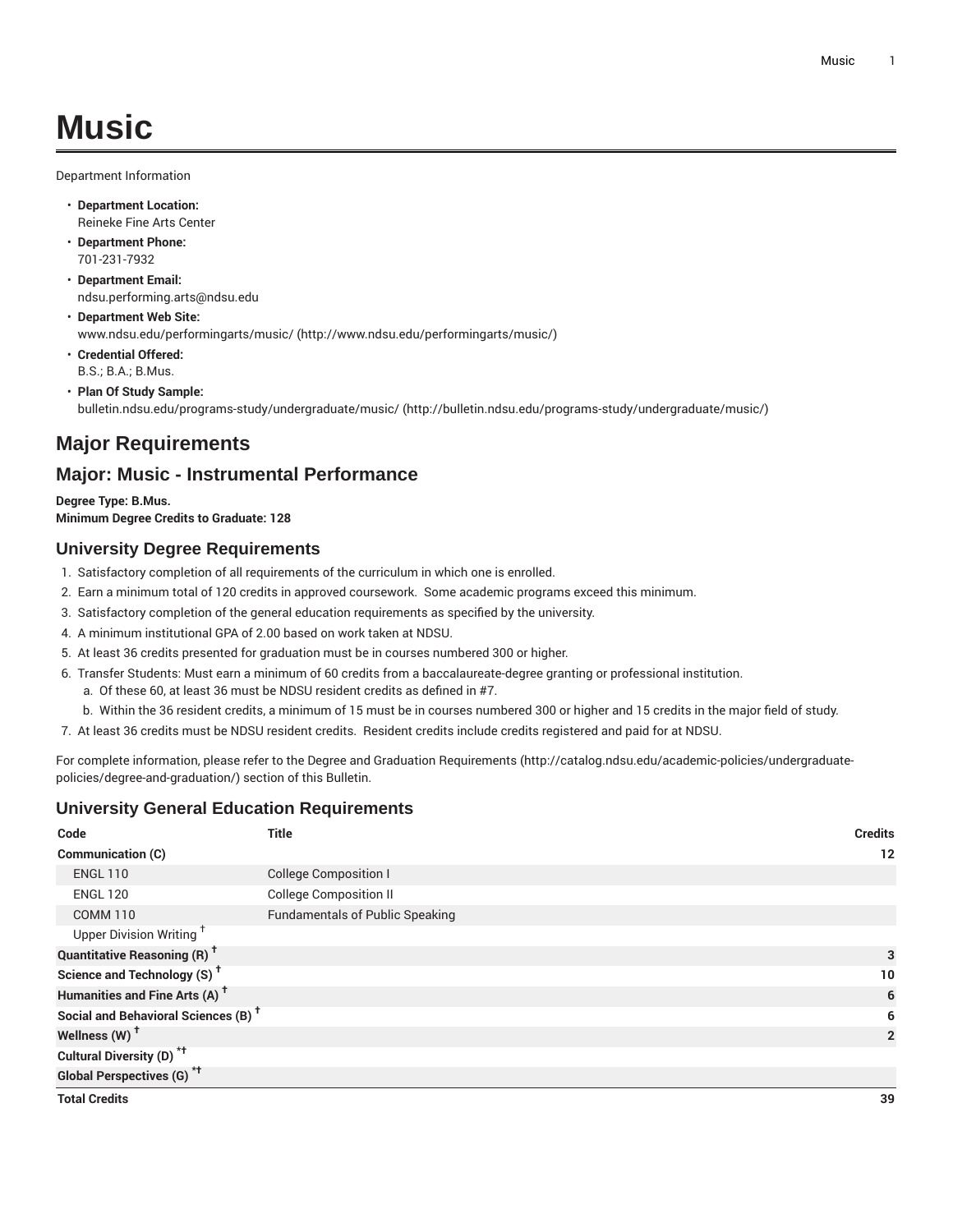- \* May be satisfied by completing courses in another General Education category.
- † General education courses may be used to satisfy requirements for both general education and the major, minor, and program emphases, where applicable. Students should carefully review major requirements to determine if specific courses can also satisfy these general education categories.
- A list of university approved general education courses and administrative policies are available [here](http://catalog.ndsu.edu/academic-policies/undergraduate-policies/general-education/#genedcoursestext) ([http://catalog.ndsu.edu/academic-policies/](http://catalog.ndsu.edu/academic-policies/undergraduate-policies/general-education/#genedcoursestext) [undergraduate-policies/general-education/#genedcoursestext](http://catalog.ndsu.edu/academic-policies/undergraduate-policies/general-education/#genedcoursestext)).

#### **Major Requirements**

A grade of 'C' or better is required in all MUSC prefix courses.

| Code                                                  | <b>Title</b>                                                                                                                        | <b>Credits</b>            |
|-------------------------------------------------------|-------------------------------------------------------------------------------------------------------------------------------------|---------------------------|
| <b>Music Core Requirements</b>                        |                                                                                                                                     |                           |
| <b>MUSC 103</b>                                       | Introduction to Music History (May satisfy general education category A)                                                            | 3                         |
| <b>MUSC 130</b>                                       | Theory and Analysis I                                                                                                               | 3                         |
| <b>MUSC 131</b>                                       | Theory and Analysis II                                                                                                              | $\ensuremath{\mathsf{3}}$ |
| <b>MUSC 132</b>                                       | Ear Training & Sight Singing I                                                                                                      | 1                         |
| <b>MUSC 133</b>                                       | Ear Training & Sight Singing II                                                                                                     | $\mathbf{1}$              |
| <b>MUSC 189</b>                                       | Skills for Academic Success <sup>1</sup>                                                                                            | 1                         |
| <b>MUSC 230</b>                                       | Theory and Analysis III                                                                                                             | $\sqrt{3}$                |
| <b>MUSC 231</b>                                       | Theory and Analysis IV                                                                                                              | 3                         |
| <b>MUSC 232</b>                                       | Ear Training & Sight Singing III                                                                                                    | $\mathbf{1}$              |
| <b>MUSC 233</b>                                       | Ear Training & Sight Singing IV                                                                                                     | 1                         |
| <b>MUSC 250</b>                                       | <b>Basic Conducting</b>                                                                                                             | $\sqrt{2}$                |
| <b>MUSC 340</b>                                       | Music History I                                                                                                                     | 3                         |
| <b>MUSC 341</b>                                       | Music History II                                                                                                                    | 3                         |
| <b>MUSC 380</b>                                       | Recital                                                                                                                             | -1                        |
| <b>MUSC 385</b>                                       | Music Entrepreneurship                                                                                                              | $\ensuremath{\mathsf{3}}$ |
| <b>MUSC 480</b>                                       | Recital                                                                                                                             | 1                         |
| Advanced Theory - select 2 of the following 3 courses |                                                                                                                                     | 6                         |
| <b>MUSC 411</b>                                       | Form and Analysis                                                                                                                   |                           |
| <b>MUSC 430</b>                                       | Counterpoint                                                                                                                        |                           |
| <b>MUSC 431</b>                                       | <b>Contemporary Harmonic Techniques</b>                                                                                             |                           |
| Pedagogy: Select 2 credits from the following:        |                                                                                                                                     | $\overline{2}$            |
| <b>MUSC 173</b>                                       | <b>Supplementary Applied Study</b>                                                                                                  |                           |
| <b>MUSC 273</b>                                       | <b>Supplementary Applied Study</b>                                                                                                  |                           |
| <b>MUSC 373</b>                                       | <b>Supplementary Applied Study</b>                                                                                                  |                           |
| <b>MUSC 473</b>                                       | <b>Supplementary Applied Study</b>                                                                                                  |                           |
|                                                       | Applied Music: Select 22 credits from the following: (2 semesters each of 100 level, 200 level, 300 level; 1 semester of 400 level) | 22                        |
| Wind Instruments:                                     |                                                                                                                                     |                           |
| <b>MUSC 168</b>                                       | Applied Wind Instruments                                                                                                            | $1 - 3$                   |
| & MUSC 173                                            | and Supplementary Applied Study                                                                                                     |                           |
| <b>MUSC 268</b>                                       | <b>Applied Wind Instruments</b>                                                                                                     | $1 - 3$                   |
| & MUSC 273                                            | and Supplementary Applied Study                                                                                                     |                           |
| <b>MUSC 368</b>                                       | <b>Applied Wind Instruments</b>                                                                                                     | $1 - 4$                   |
| & MUSC 373                                            | and Supplementary Applied Study                                                                                                     |                           |
| <b>MUSC 468</b>                                       | <b>Applied Wind Instruments</b>                                                                                                     | $1 - 5$                   |
| & MUSC 473                                            | and Supplementary Applied Study                                                                                                     |                           |
| Percussion:                                           |                                                                                                                                     |                           |
| <b>MUSC 169</b><br>& MUSC 173                         | <b>Applied Percussion Instruments</b><br>and Supplementary Applied Study                                                            | $1 - 3$                   |
| <b>MUSC 269</b>                                       | <b>Applied Percussion Instruments</b>                                                                                               | $1 - 3$                   |
| & MUSC 273                                            | and Supplementary Applied Study                                                                                                     |                           |
| <b>MUSC 369</b>                                       | <b>Applied Percussion Instruments</b>                                                                                               | $1 - 4$                   |
| & MUSC 373                                            | and Supplementary Applied Study                                                                                                     |                           |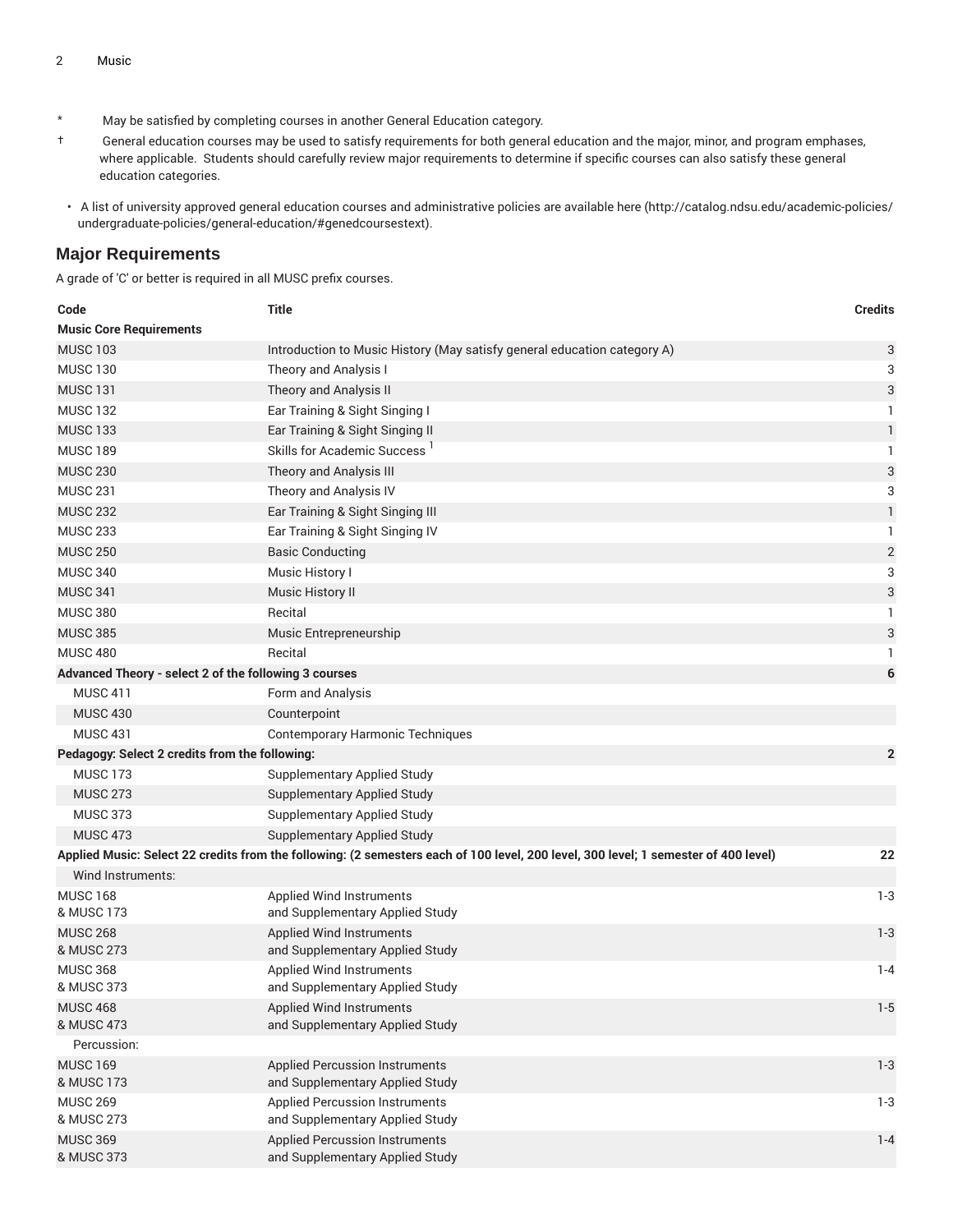| <b>MUSC 469</b><br>& MUSC 473                                      | <b>Applied Percussion Instruments</b><br>and Supplementary Applied Study | $1 - 5$        |
|--------------------------------------------------------------------|--------------------------------------------------------------------------|----------------|
| <b>Upper Strings:</b>                                              |                                                                          |                |
| <b>MUSC 170</b><br>& MUSC 173                                      | <b>Applied Upper Strings</b><br>and Supplementary Applied Study          | $1 - 3$        |
| <b>MUSC 270</b><br>& MUSC 273                                      | <b>Applied Upper Strings</b><br>and Supplementary Applied Study          | $1 - 3$        |
| <b>MUSC 370</b><br>& MUSC 373                                      | <b>Applied Upper Strings</b><br>and Supplementary Applied Study          | $1 - 4$        |
| <b>MUSC 470</b><br>& MUSC 473                                      | <b>Applied Upper Strings</b><br>and Supplementary Applied Study          | $1 - 5$        |
| Lower Strings:                                                     |                                                                          |                |
| <b>MUSC 171</b><br>& MUSC 173                                      | <b>Applied Lower Strings</b><br>and Supplementary Applied Study          | $1 - 3$        |
| <b>MUSC 271</b><br>& MUSC 273                                      | <b>Applied Lower Strings</b><br>and Supplementary Applied Study          | $1-3$          |
| <b>MUSC 371</b><br>& MUSC 373                                      | <b>Applied Lower Strings</b><br>and Supplementary Applied Study          | $1 - 4$        |
| <b>MUSC 471</b><br>& MUSC 473                                      | <b>Applied Lower Strings</b><br>and Supplementary Applied Study          | $1 - 5$        |
| Guitar:                                                            |                                                                          |                |
| <b>MUSC 172</b><br>& MUSC 173                                      | <b>Applied Guitar</b><br>and Supplementary Applied Study                 | $1 - 3$        |
| <b>MUSC 272</b><br>& MUSC 273                                      | <b>Applied Guitar</b><br>and Supplementary Applied Study                 | $1 - 3$        |
| <b>MUSC 372</b><br>& MUSC 373                                      | <b>Applied Guitar</b><br>and Supplementary Applied Study                 | $1 - 4$        |
| <b>MUSC 472</b>                                                    | <b>Applied Guitar</b>                                                    | $1 - 5$        |
| & MUSC 473                                                         | and Supplementary Applied Study                                          |                |
| <b>Instrumental Track</b>                                          |                                                                          |                |
| <b>MUSC 331</b>                                                    | Instrumental Arranging                                                   | $\overline{2}$ |
| <b>Literature</b>                                                  |                                                                          |                |
| <b>MUSC 344</b>                                                    | <b>Wind Band Literature</b>                                              | $\overline{2}$ |
| or MUSC 441                                                        | Symphonic Literature                                                     |                |
| <b>Applied Piano: Class or individual study</b><br><b>MUSC 160</b> | Piano Class I (Up to 2 semesters of MUSC 165 with permission)            | 4              |
| or MUSC 165                                                        | <b>Applied Piano</b>                                                     |                |
| <b>MUSC 161</b>                                                    | Piano Class II                                                           |                |
| <b>MUSC 260</b>                                                    | Piano Class III                                                          |                |
| <b>MUSC 261</b>                                                    | Piano Class IV                                                           |                |
| Jazz Studies: Select 4 credits from the following:                 |                                                                          | 4              |
| <b>MUSC 311</b>                                                    | Jazz Ensemble                                                            |                |
| <b>MUSC 357</b>                                                    | Marching Band Methods and Techniques                                     |                |
| <b>MUSC 364</b>                                                    | Jazz Improvisation                                                       |                |
| <b>MUSC 384</b>                                                    | Composition I                                                            |                |
| <b>MUSC 484</b>                                                    | Composition II                                                           |                |
| Major Ensemble: Select 8 credits from the following:               |                                                                          | 8              |
| <b>MUSC 303</b>                                                    | Wind Symphony (or as approved by adviser)                                |                |
| <b>MUSC 304</b>                                                    | University Symphony Orchestra (for string majors)                        |                |
| Minor Ensembles: Select 4 credits from the following:              |                                                                          | 4              |
| <b>MUSC 111</b>                                                    | Marching Band                                                            |                |
| <b>MUSC 112</b>                                                    | <b>University Band</b>                                                   |                |
| <b>MUSC 311</b>                                                    | Jazz Ensemble                                                            |                |
| <b>MUSC 314</b>                                                    | <b>Brass Chamber Ensemble</b>                                            |                |